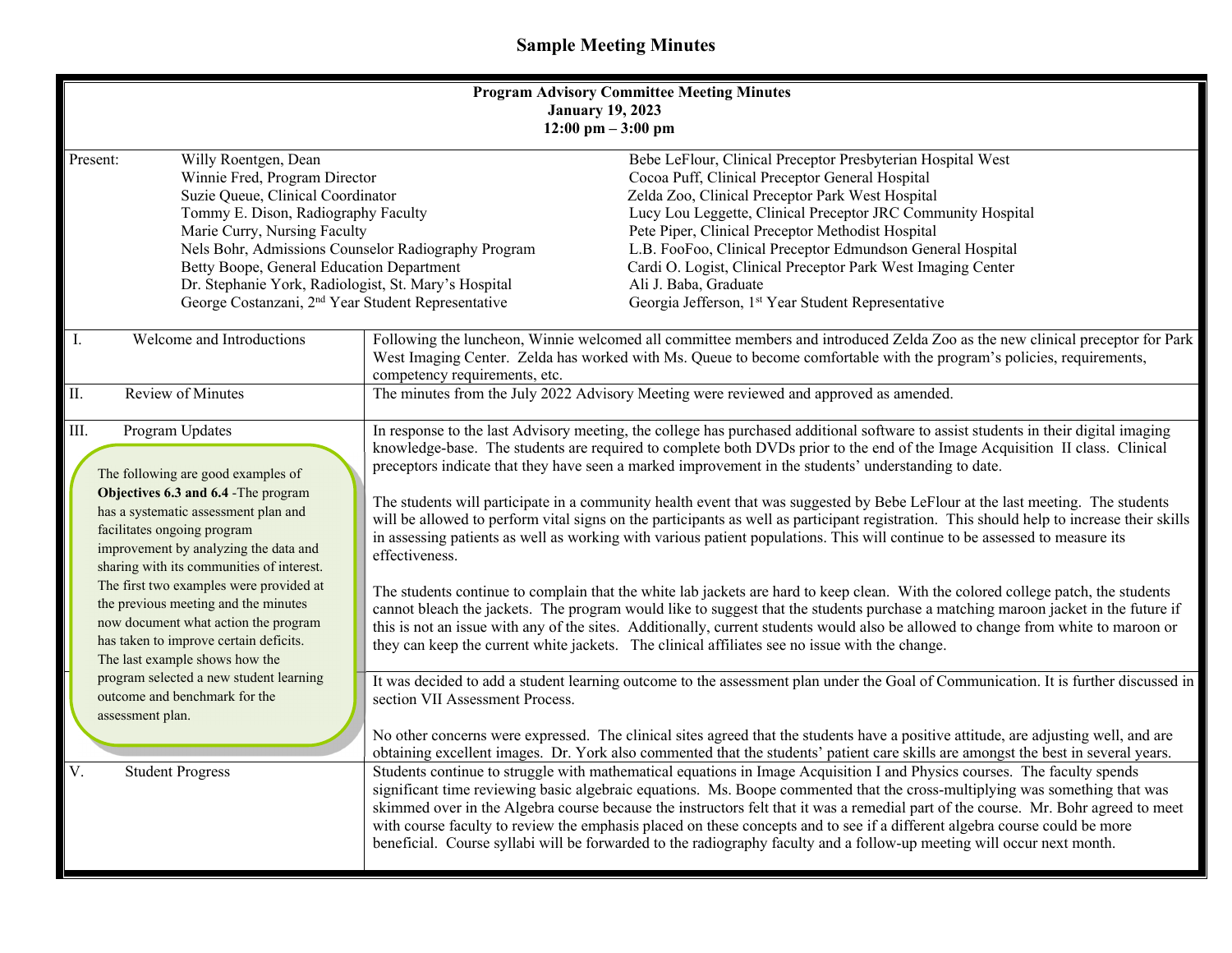| Additional example of meeting minutes in |  |
|------------------------------------------|--|
| support of <b>Objective 6.4</b> .        |  |

In support of **Objective 6.4**: The meeting minutes in this section provide excellent documentation that the program and its communities of interest have reviewed outcomes data. As mentioned in the opening sentence, the program has already analyzed all actual outcome data and has that documented on another document. Additionally, the minutes indicate that the program will implement some changes in their plan and will continue to monitor unmet benchmarks.

The program has also provided a narrative that describes the various factors that have contributed to a met benchmark for the communication goal.

For unmet benchmarks in the critical thinking goal, the Committee has begun to outline a plan to increase the benchmarks in the future and to assure that current students are afforded the opportunity to improve also.

This is a good example of a met benchmark; however, the Committee agreed that a change was needed to assure that student learning was the focus.

VI. Curriculum Updates All courses have been updated to reflect the most recent curriculum revision. VII. Assessment Process The assessment plan results and analysis were presented to the Advisory Committee and the following comments were noted:

> **Clinical Competence –** The benchmarks for clinical competence (positioning skills, selection of technical factors, and radiation protection) were met. It was noted that the Clinical Preceptors and Medical Director feel that the students are positioning patients with ease. Their confidence levels seem to be higher than in the past two classes. This is consistent with the assessment results for positioning skills which have increased again for the past two years. It was also brought to the Committee's attention that the student to faculty lab ratio was reduced this year (6:1). This was difficult for the administration to approve because the laboratory teaching load had to be increased. However, the early assessment results, student feedback, and clinical feedback indicate that this lower ratio appears to provide students with increased skills. Tom E. Dison indicated that the 12:1 ratio in his cohort did not allow enough time for independent practice with a lab instructor. The program will continue to monitor the positioning skills in relation to the new ratio and resulting student improvement.

> **Communication Skills –** The benchmarks for communication skills, both oral and written, were also met for this reporting period. From the comments noted above, it appears that students are doing well with communicating with patients. The Clinical Preceptors also noted that the students' repeat rates are much lower this year. This could be partially attributed to the students providing better instructions to patients. Ms. Queue implemented a new assignment in the Patient Care course that requires students to explain examination to a variety of patients (pediatrics, hearing impaired patients, adult patients with and without medical backgrounds, etc.). Data will continue to be collected for this measure to determine its effectiveness. Although the communication scores have been acceptable, it was decided to improve students skills in obtaining patient histories. An additional SLO was developed to measure this particular skill set and obtain quantitative data. The additional SLO reads, "Students will obtain appropriate patient histories during clinical rotations." The measurement tool will be Question 2 on the Affective Behavior Clinical Form and will be collected semesters II and V by the Clinical Preceptors. The benchmark will be set at 80% and reviewed again after data has been collected and trends analyzed.

> **Critical Thinking –** The benchmark for the student learning outcome, "Position trauma patients," was not met. It appears that students are experiencing problems with trauma patients on stretchers --- especially when imaging the cervical spine. The clinical affiliates also noted that students sometimes have issues with completing the 90-degree beam to image-receptor alignment necessary for cross-table laterals. These concepts and laboratory assignments occur in Image Acquisition I; however, the students may need additional practice to feel comfortable. The faculty will review the laboratory assignments and talk with the students to see what additional practice may be warranted. This is the first time this benchmark has not been met; however, with the curricular changes over the past two years, there is a greater emphasis on higher order (cognitive and psychomotor) skills.

> The benchmark for the student learning outcome, "Adapt technical factors for non-routine patients." was met; however, we would like to see a marked increase in the actual results. Although the benchmark was met, it appears that students are still struggling with converting mAs and kVp for changes in distance and positioning. The Clinical Preceptors will continue to apprise the program of the students' ability in this area. The faculty will be surveying other programs and researching the idea of mandating manual techniques for all procedures.

> **Professional Growth and Development –** Both benchmarks were met. There is some concern that one of the student learning outcomes (SLO) is not a good measure of professional growth and development. The Committee reviewed the SLO and felt that "Students will attend a professional meeting" really does not reflect assessment of professional growth and development.